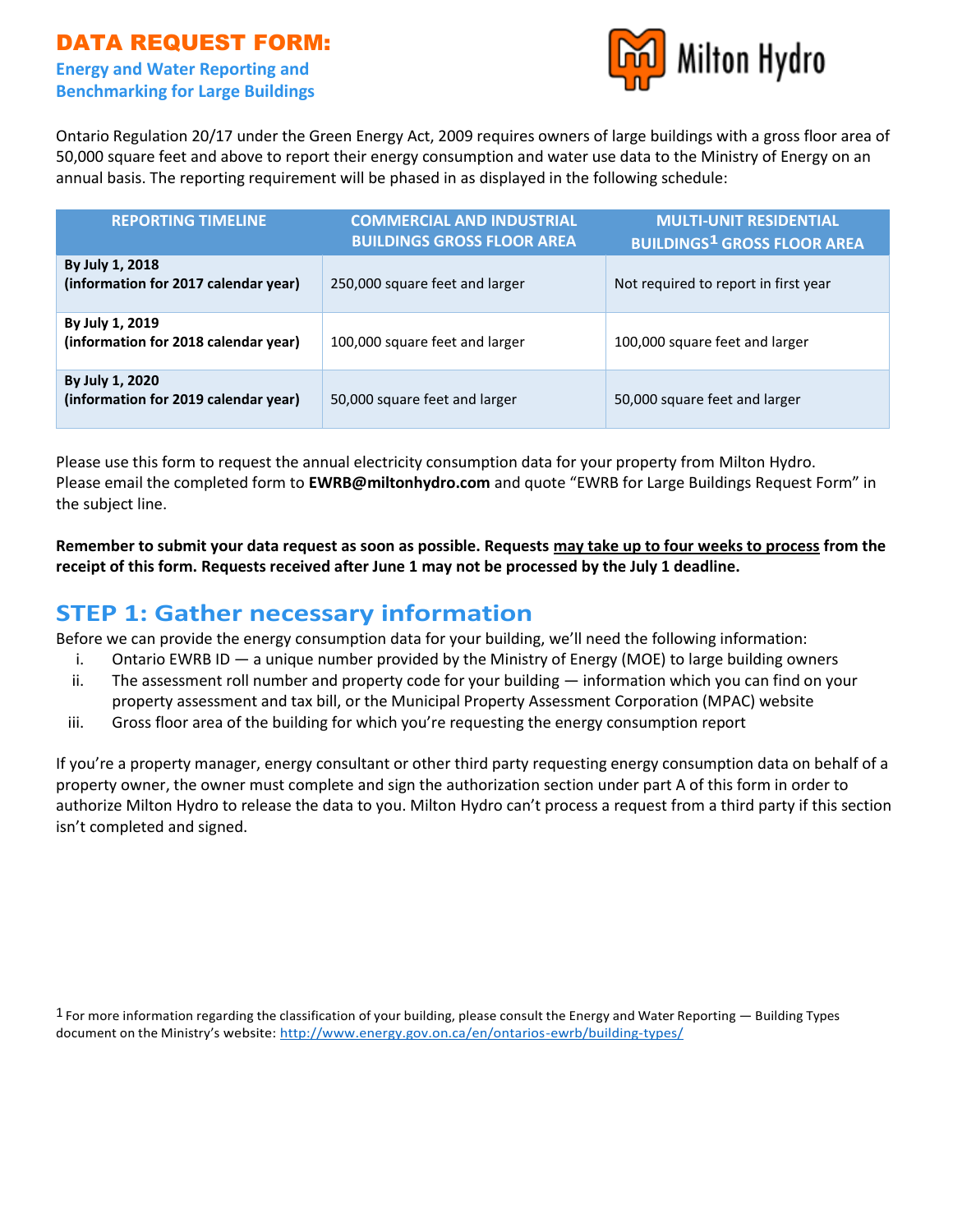

# **STEP 2: Complete and submit this form**

|  |  |  | A) PROPERTY OWNER INFORMATION |
|--|--|--|-------------------------------|
|--|--|--|-------------------------------|

| property.                                                                                                                 | This section is about the person/company that owns the property for which energy consumption data is requested.<br>Please note, if you're requesting for multiple properties, please provide the information in Part C (page 3) for each |  |  |  |  |
|---------------------------------------------------------------------------------------------------------------------------|------------------------------------------------------------------------------------------------------------------------------------------------------------------------------------------------------------------------------------------|--|--|--|--|
|                                                                                                                           |                                                                                                                                                                                                                                          |  |  |  |  |
|                                                                                                                           |                                                                                                                                                                                                                                          |  |  |  |  |
| Business name/operating as (if different from the legal/corporate name):                                                  |                                                                                                                                                                                                                                          |  |  |  |  |
|                                                                                                                           |                                                                                                                                                                                                                                          |  |  |  |  |
|                                                                                                                           |                                                                                                                                                                                                                                          |  |  |  |  |
|                                                                                                                           |                                                                                                                                                                                                                                          |  |  |  |  |
| access my aggregated consumption data for that property(s).<br><b>Signature of property owner:</b><br>$X \xrightarrow{ }$ |                                                                                                                                                                                                                                          |  |  |  |  |
|                                                                                                                           |                                                                                                                                                                                                                                          |  |  |  |  |
| <b>B) DATA REQUESTOR INFORMATION</b>                                                                                      |                                                                                                                                                                                                                                          |  |  |  |  |
|                                                                                                                           | This section is about the person requesting energy consumption data, if different than the property owner.                                                                                                                               |  |  |  |  |
|                                                                                                                           | If not the property owner, you are $a(n)$ : $\Box$ Property Manager $\Box$ Energy Consultant $\Box$ Other (specify): $\Box$                                                                                                              |  |  |  |  |
|                                                                                                                           |                                                                                                                                                                                                                                          |  |  |  |  |
| Phone number:                                                                                                             | Email address:                                                                                                                                                                                                                           |  |  |  |  |
|                                                                                                                           |                                                                                                                                                                                                                                          |  |  |  |  |
| Business name/operating as (if different from the legal/corporate name:                                                   |                                                                                                                                                                                                                                          |  |  |  |  |
|                                                                                                                           |                                                                                                                                                                                                                                          |  |  |  |  |
|                                                                                                                           |                                                                                                                                                                                                                                          |  |  |  |  |